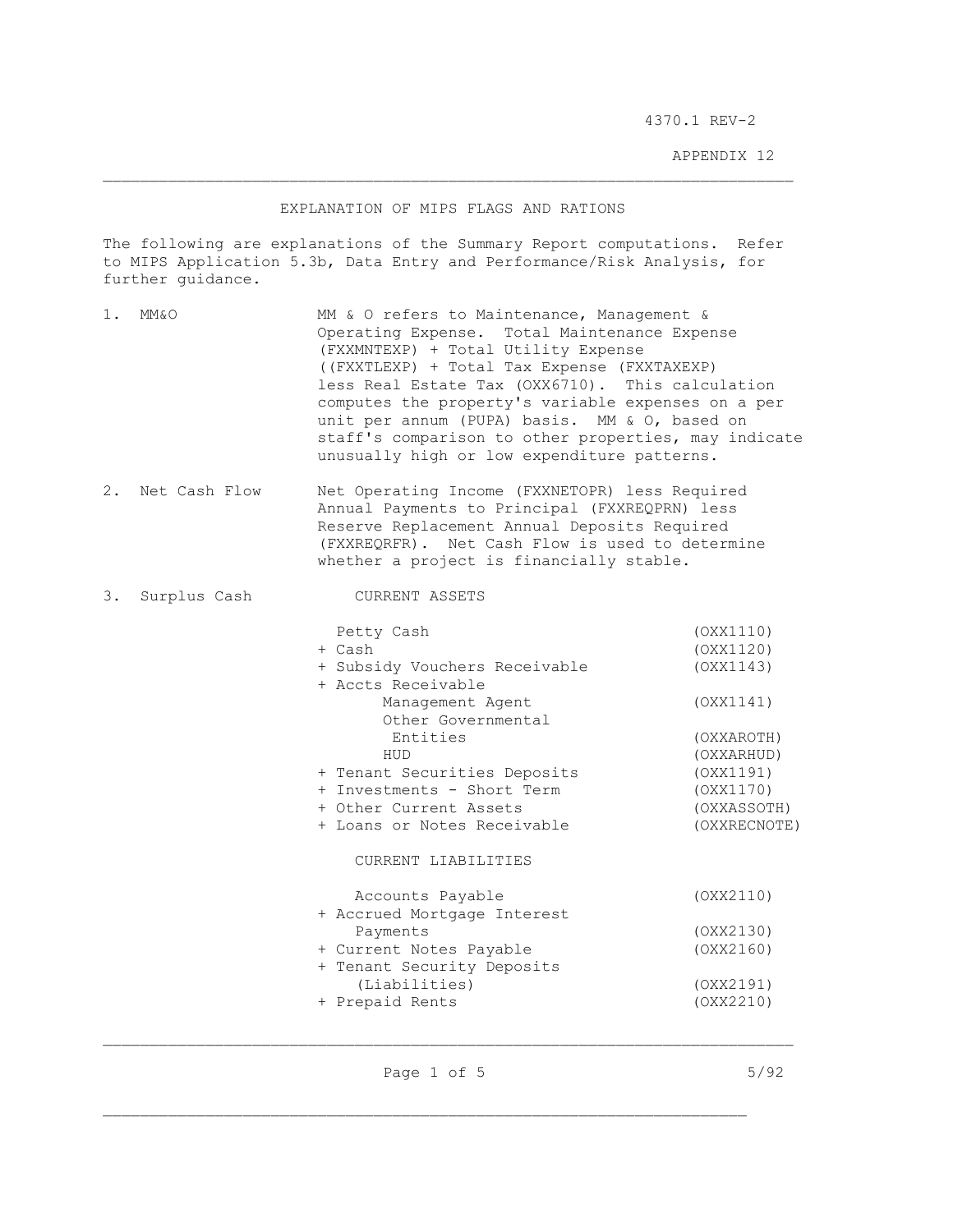## 4370.1 REV-2 4370.1 REV-2

APPENDIX 12 APPENDIX 12

|    |                              | Delinquent Mortgage Principal<br>$+$<br>Payments<br>Delinquent Deposits to Reserve<br>$+$<br>Acct<br>Deferred Taxes, Insurance, and<br>$+$<br>and MIP Escrow<br>+ Loan Payable<br>Accrued Expenses Not Escrowed<br>$+$<br>+ Other Current Liabilities<br>Surplus Cash is calculated by subtracting the sum<br>of the current liabilities on the Balance Sheet,<br>from the sum of the current assets on the Balance<br>Sheet.<br>Surplus Cash is required in the computation of<br>residual receipts. | (OXXDELPRN)<br>(OXXDELRES)<br>(OXXDEFER)<br>(OXXPYLOAN)<br>(OXXEXPACCR)<br>(OXXLIAOTH) |
|----|------------------------------|-------------------------------------------------------------------------------------------------------------------------------------------------------------------------------------------------------------------------------------------------------------------------------------------------------------------------------------------------------------------------------------------------------------------------------------------------------------------------------------------------------|----------------------------------------------------------------------------------------|
|    |                              | Surplus Cash is used to determine the<br>distribution<br>allowed during the subsequent fiscal period<br>(amount of the distribution may be dependent on<br>project type, e.g., NP - \$0 allowable<br>distribution, LD - distributions limited<br>to either 6% (elderly project) or 10% (family<br>project). Surplus Cash is also used to determine<br>Net Available Funds and Mortgage Payment<br>Coverage.                                                                                           |                                                                                        |
| 4. | Net Available Funds          | Surplus Cash (FXXSURCASH) + Accrued Mortgage<br>Interest Payment Payable (OXX2130).<br>Net Available Funds is used to determine Mortgage<br>Payment Coverage.                                                                                                                                                                                                                                                                                                                                         |                                                                                        |
| 5. | Mortgage Payment<br>Coverage | Net Available Funds divided by Monthly Debt<br>Service.                                                                                                                                                                                                                                                                                                                                                                                                                                               |                                                                                        |
|    |                              | Mortgage Payment Coverage determines the ability<br>to meet the current monthly mortgage payment.                                                                                                                                                                                                                                                                                                                                                                                                     |                                                                                        |
| 6. | Income/Expense<br>Ratio      | Profit or Loss (before depreciation) divided by<br>Net Cash Flow. (FXXOPREXR/NETCASFLO)                                                                                                                                                                                                                                                                                                                                                                                                               |                                                                                        |
|    |                              | Income/Expense Ratio determines the ability to<br>pay bills including the mortgage payments.                                                                                                                                                                                                                                                                                                                                                                                                          |                                                                                        |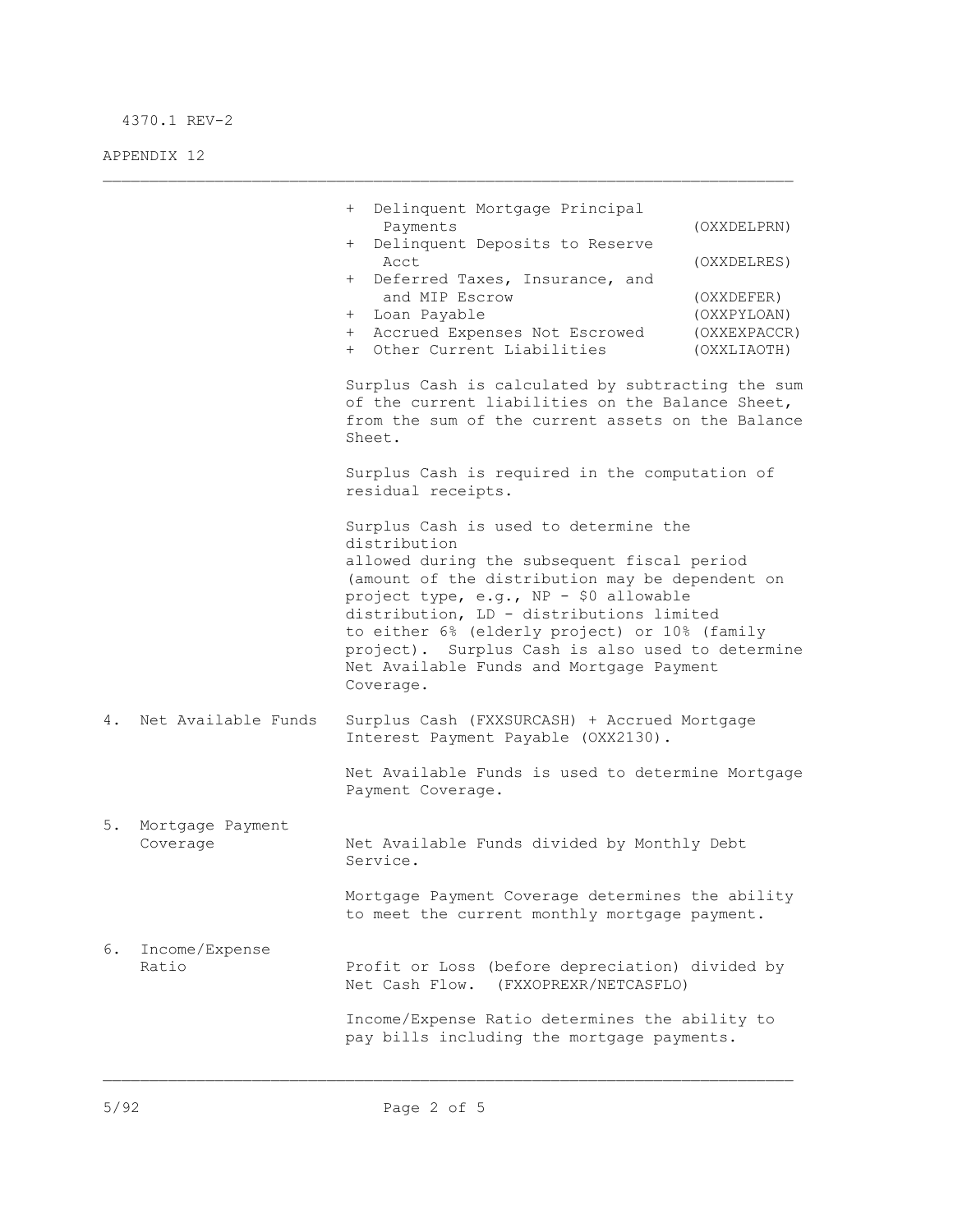4370.1 REV-2 4370.1 REV-2

APPENDIX 12 APPENDIX 12

| 7. | Reported Profit<br>or Loss                                | Last line item from Part I of Form HUD-92410.<br>Sum of all revenue accounts less the sum of all<br>expense accounts, including depreciation.                                            |
|----|-----------------------------------------------------------|------------------------------------------------------------------------------------------------------------------------------------------------------------------------------------------|
| 8. | Management Fee<br>(Flag)                                  | If Actual Management Fee per Form HUD-92410,<br>inclusive of office expenses, is greater than<br>approved Management Fee, a flag is raised<br>alerting staff to possible excessive fees. |
| 9. | Actual Gross<br>Potential<br>Residential Rent             | Actual rent collected per Form HUD-92410.<br>Sum<br>of Accounts 5120 and 5121.                                                                                                           |
|    | Approved Gross<br>Potential<br>Residential Rent<br>(Flag) | Maximum allowable rents as per currently<br>approved rent schedule (Form HUD-92458).                                                                                                     |
|    |                                                           | If the actual rents exceed the approved rents,<br>a flag is raised alerting the staff to possible<br>excessive rents collected.                                                          |
|    | 10. Approved Parking<br>Income                            | Maximum allowable parking income as per<br>currently approved rent schedule<br>(Form HUD-92458).                                                                                         |
|    | Actual Parking<br>Income                                  | Actual parking income per Form HUD-92410,<br>Account 5170.                                                                                                                               |
|    | 11. Approved<br>Commercial Income                         | Maximum allowable commercial income as per<br>currently approved rent schedule<br>(Form HUD-92458).                                                                                      |
|    | Actual Commercial<br>Income                               | Actual commercial income per Form HUD-92410,<br>Account 5140.                                                                                                                            |
|    |                                                           | If the actual rents exceed the approved rents,<br>a flag is raised alerting staff to possible<br>excessive rents collected.                                                              |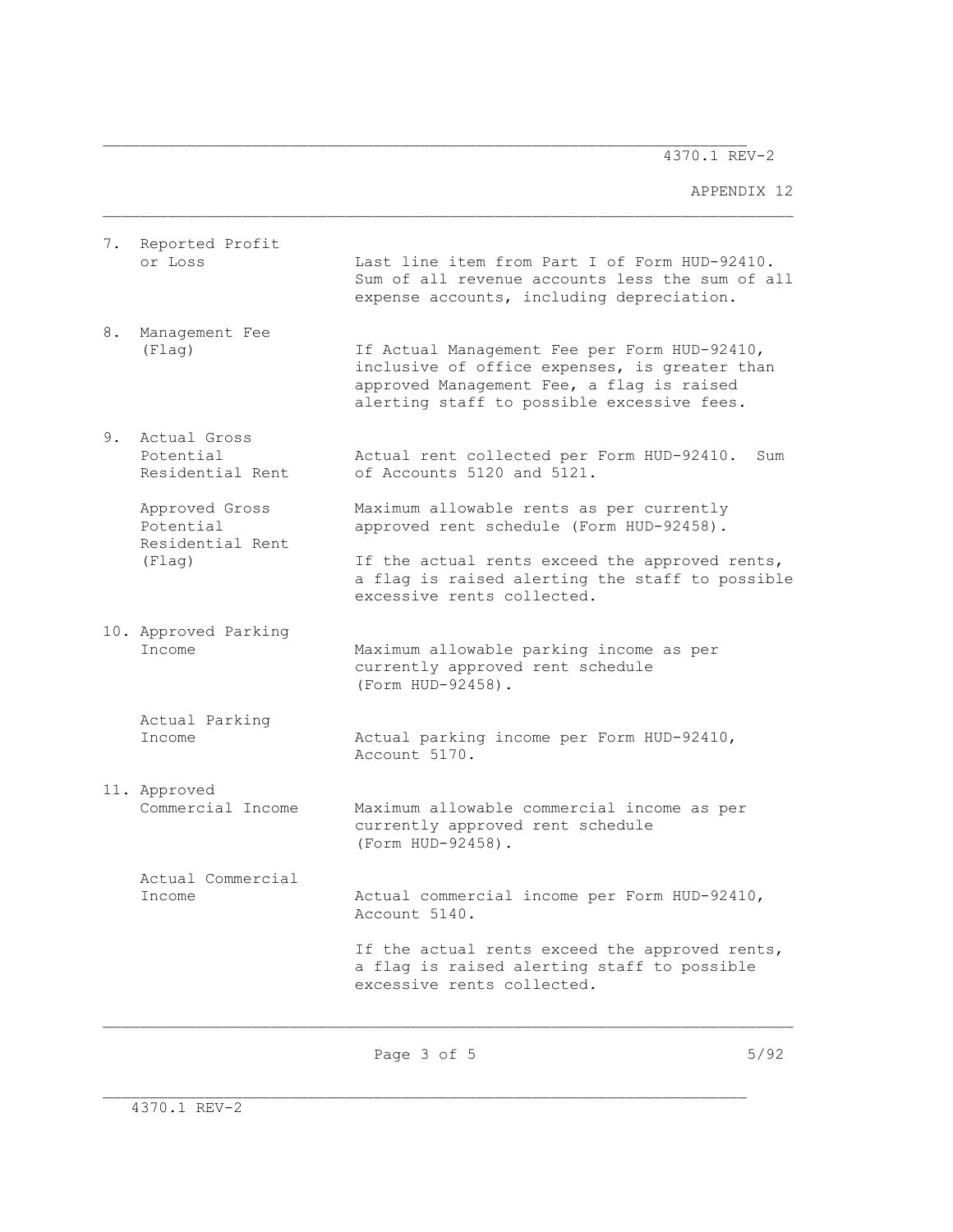| 12. Vacancy Loss<br>(Flag)              | Total vacancy per Form HUD-92410, the sum of 5200<br>Accounts. If the Vacancy Loss is greater than<br>the locally set parameter, a flag is raised<br>alerting staff to excessive vacancies.                                                                                                                                           |
|-----------------------------------------|---------------------------------------------------------------------------------------------------------------------------------------------------------------------------------------------------------------------------------------------------------------------------------------------------------------------------------------|
| 13-15. Interest Paid                    | If Interest on Bonds Payable Exp., or Interest<br>on Notes Payable (Long-Term), or Interest on<br>Notes Payable (Short-Term) is valued, a flag is<br>raised indicating interest expenses other than<br>the mortgage. Applicable MIPS field names are<br>OXX6810, OXX6830, and OXX6840, respectively.                                  |
| 16. Default Risk<br>Ratio               | Net Profit or Loss (before depreciation) divided<br>by Net Cash Flow. The absolute amount of the<br>ratio determines the probability of the mortgage<br>default. If Net Operating Expense divided by Net<br>Cash Flow is greater or less than the locally set<br>parameter, a flag is raised.                                         |
| 17. Bad Debts (Flags)                   | If Bad Debts Expense (OXX6370) is greater than<br>the locally set parameter of Apartment Rent<br>(OXX5120), a flag is raised, indicating a<br>possible need to contact the owner. A Vacancy<br>Loss flag together with the Bad Debts flag may<br>determine the effectiveness of the rental<br>collection practices of the management. |
| 18-20. Miscellaneous<br>Expenses (Flag) | If Miscellaneous Administrative Expense (OXX6390)<br>is greater than the locally set parameter of<br>Total Administrative Expense (FXX6263).                                                                                                                                                                                          |
|                                         | OR.                                                                                                                                                                                                                                                                                                                                   |
|                                         | If Miscellaneous Operating & Maintenance<br>(OXX6590) is greater than the locally set<br>parameter of Total Operating and Maintenance<br>Expense (FXX6500).                                                                                                                                                                           |
|                                         | 0R                                                                                                                                                                                                                                                                                                                                    |
|                                         | If Other Financial Expense (OXX6890) is greater<br>than the locally set parameter of Financial<br>Expense Total (OXX6800), a flag is raised<br>indicating that unusually large unclassified<br>project expenses may be present.                                                                                                       |